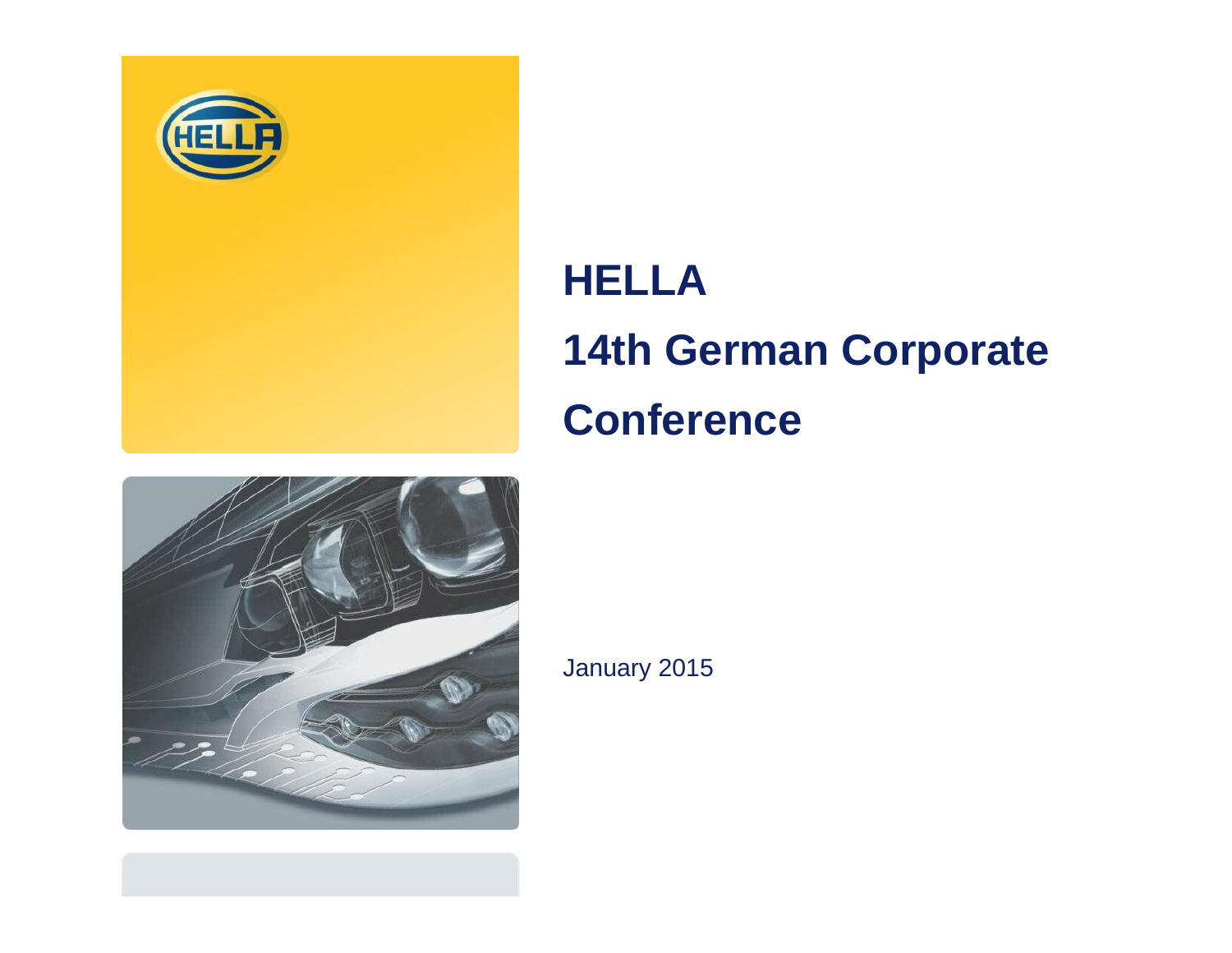### **Disclaimer**

This document was prepared with reasonable care. However, no responsibility can be assumed for the correctness of the provided information. In addition, this document contains summary information only and does not purport to be comprehensive and is not intended to be (and should not be construed as) <sup>a</sup> basis of any analysis or other evaluation. No representation or warranty (express or implied) is made as to, and no reliance should be placed on, any information, including projections, targets, estimates and opinions contained herein.

This document may contain forward-looking statements and information on the markets in which the HELLA Group is active as well as on the business development of the HELLA Group. These statements are based on various assumptions relating, for example, to the development of the economies of individual countries, and in particular of the automotive industry. Various known and unknown risks, uncertainties and other factors (including those discussed in HELLA's public reports) could lead to material differences between the actual future results, financial situation, development or performance of the HELLA Group and/or relevant markets and the statements and estimates given here. We do not update forward-looking statements and estimates retrospectively. Such statements and estimates are valid on the date of publication and can be superseded.

This document contains an English translation of the accounts of the Company and its subsidiaries. In the event of <sup>a</sup> discrepancy between the English translation herein and the official German version of such accounts, the official German version is the legal valid and binding version of the accounts and shall prevail.

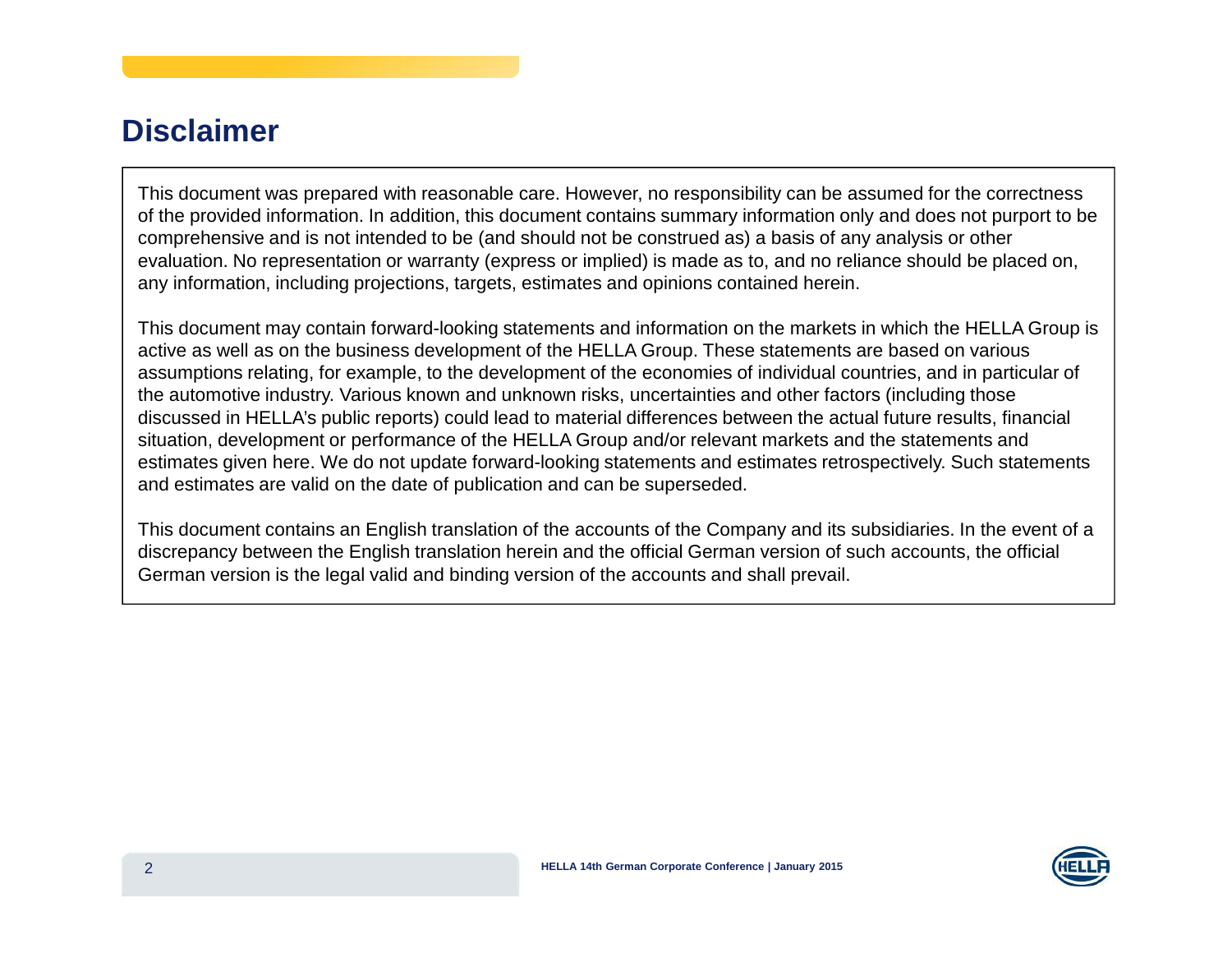# **Today's presenting team**

### Dr. Wolfgang Ollig



- $\rightarrow$  CFO
- $\rightarrow$  Joined HELLA in 2004
- $\rightarrow$  In current position since 2006

### Carl Pohlschmidt



- $\rightarrow$  Corporate Finance & Tax
- $\rightarrow$  Joined HELLA in 2004
- $\rightarrow$  In current position since 2006

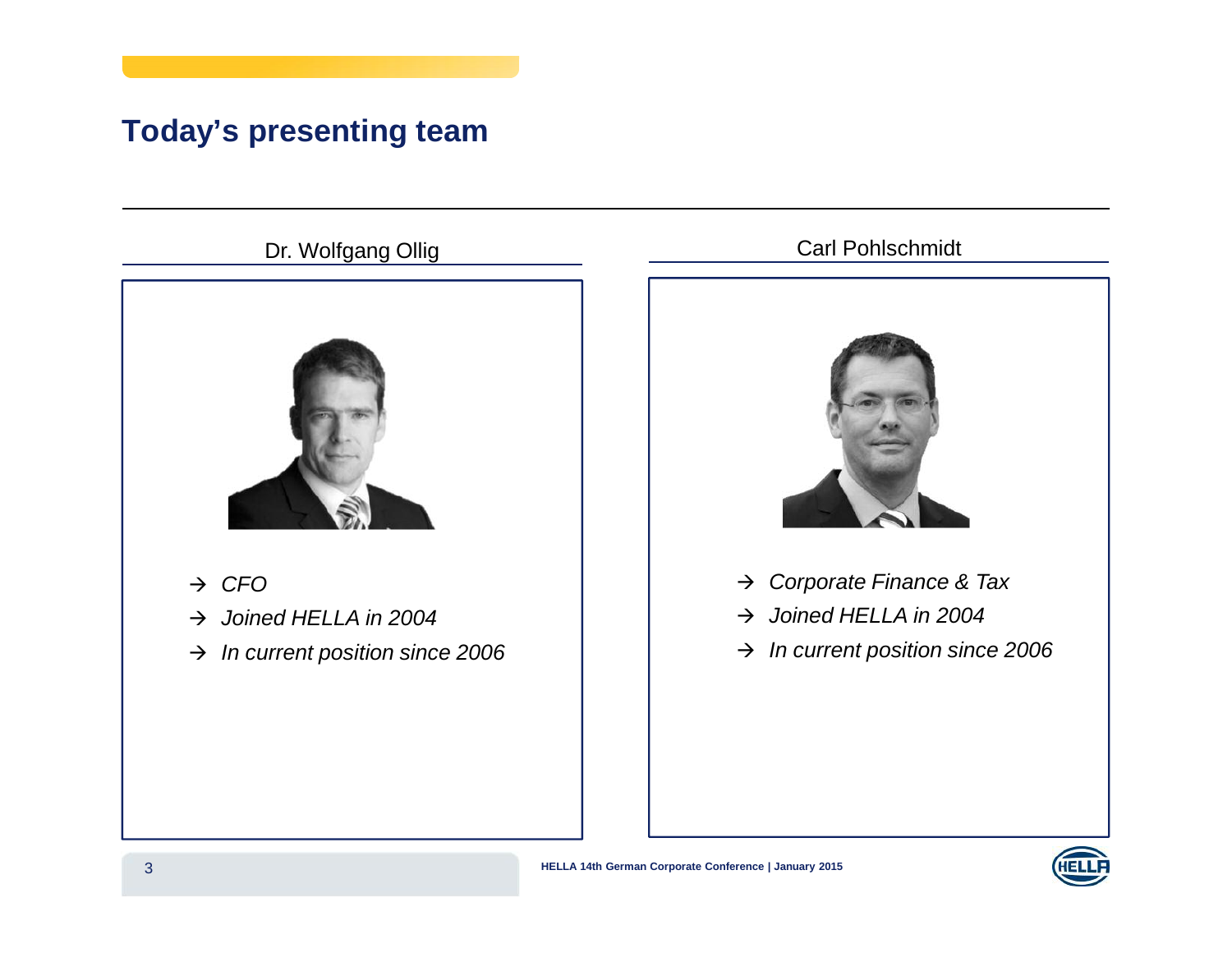### **HELLA – Market and technology leadership as guiding principles**

|                                        |              |  |                                                                                                                                                                                                                   | <b>Sales / EBIT Margin</b><br>2013/14*<br>$(\oplus n) / (\%)$ |
|----------------------------------------|--------------|--|-------------------------------------------------------------------------------------------------------------------------------------------------------------------------------------------------------------------|---------------------------------------------------------------|
| Group                                  |              |  | • Partner of the automotive industry and the aftermarket for over 100 years<br>• Family-owned and global reach: >100 locations in >35 countries<br>• More than 30,000 employees worldwide, thereof 5,880 in R&D** | <b>€5.3bn</b> / 7.4%***                                       |
| Automotive                             | Lighting     |  | • European market and technology leader in LED<br>• Contributed 41% of FY 2013/14 HELLA's sales****                                                                                                               |                                                               |
|                                        | Electronics  |  | • Market and technology leadership in defined electronic segments<br>• Contributed 33% of FY 2013/14 HELLA's sales****                                                                                            | $-73%$<br><b>€3.9bn / 6.9%</b>                                |
| Aftermarket                            |              |  | • Aftermarket Solutions: Spare parts, wholesale, diagnostics, software and service                                                                                                                                | $-20%$<br>€1.1bn / 6.8%                                       |
| Special                                | Applications |  | • Transfer of HELLA know-how to new non-automotive applications                                                                                                                                                   | $-6%$<br><b><i><u></u></i></b> <del>a</del> .3bn / 8.1%       |
| les volume, not including inter-segmen |              |  |                                                                                                                                                                                                                   |                                                               |

<sup>\*</sup> External sales volume, not including inter-segment sales<br>
<sup>\*</sup> Employee figures as of May 31, 2014

Adjusted for one-off-effects related to the voluntary severance and partial retirement program External sales volume, not including inter-segment sales and sales between the shown business divisions \*\*\* \*\*\*\*

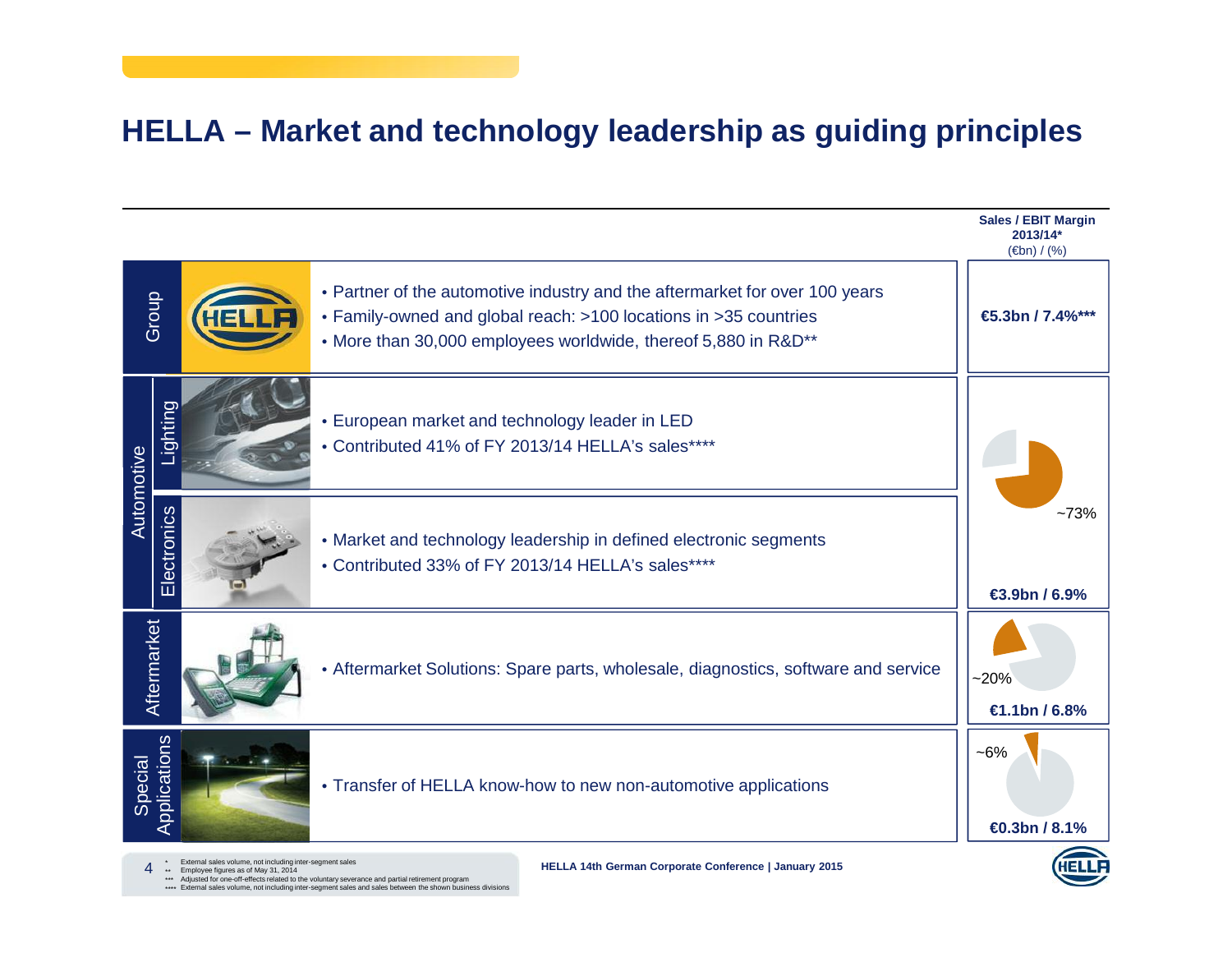### **Agenda**

### **1. Key Investment Highlights**

**2. 1st Half Year 2014/15 Performance**

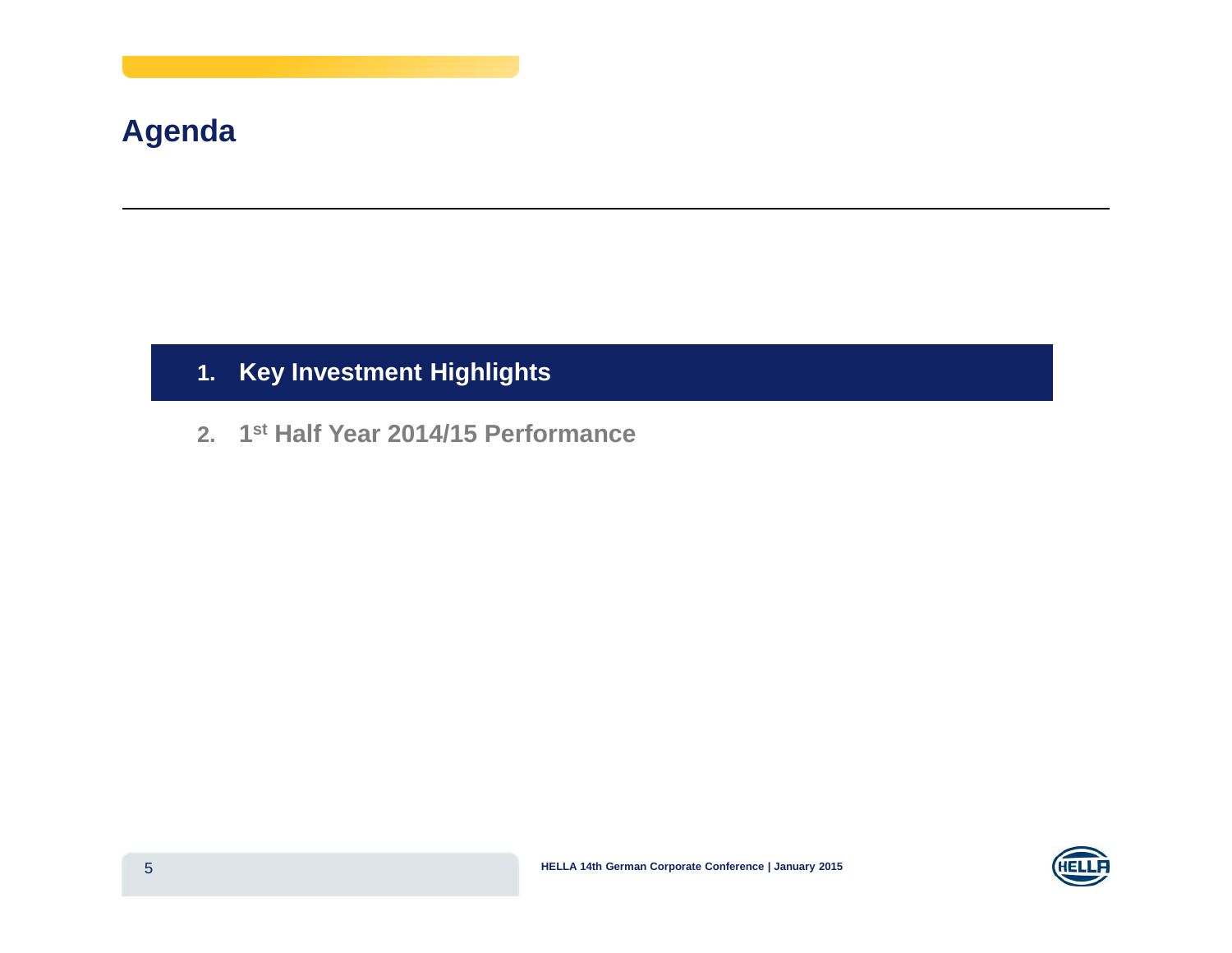# **Key Investment Highlights**



- **2** Strong competitive position and growth path supported by **technological excellence and innovation leadership**
- **3Market leading positions in attractive market segments**
- **4Favorable customer mix and regional exposure**
- - **Unique and proven network strategy** as further lever to generate growth and secure competitiveness **<sup>5</sup>**
- 
- **Resilient business portfolio** due to anti-cyclical nature of strong Aftermarket business **<sup>6</sup>**

#### **7Proven operational excellence**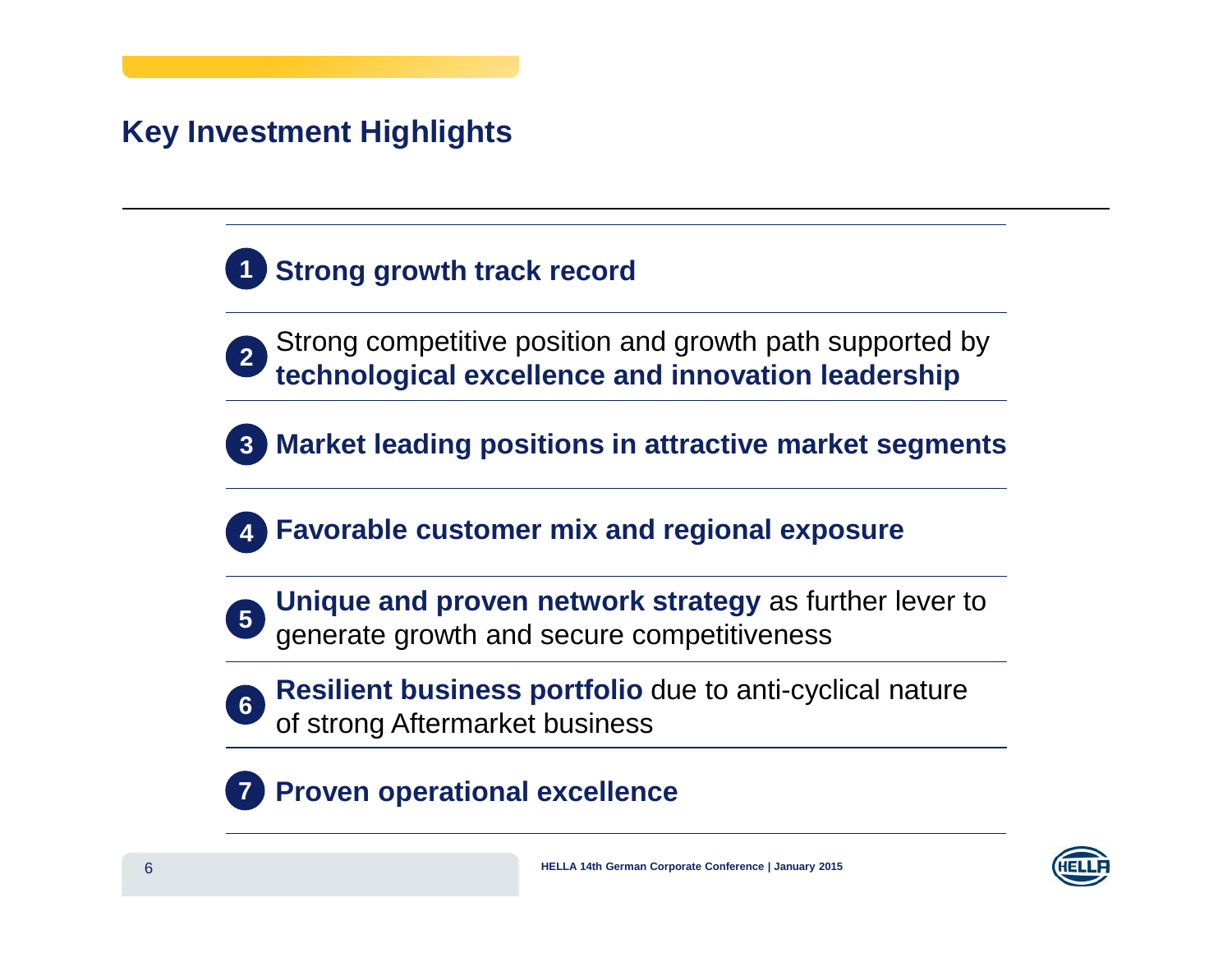#### **1HELLA – Track record of steady growth across the cycle**



**Strong growth since crisis**

Sustainable long term growth across the cycle during the last ten years with a clear focus on organic **growth (CAGR of 6.3% p.a. since FY 2004/05)**

\*Compound Annual Growth Rate; Based on sales as reported; w/o adjustments for consolidation or accounting changes

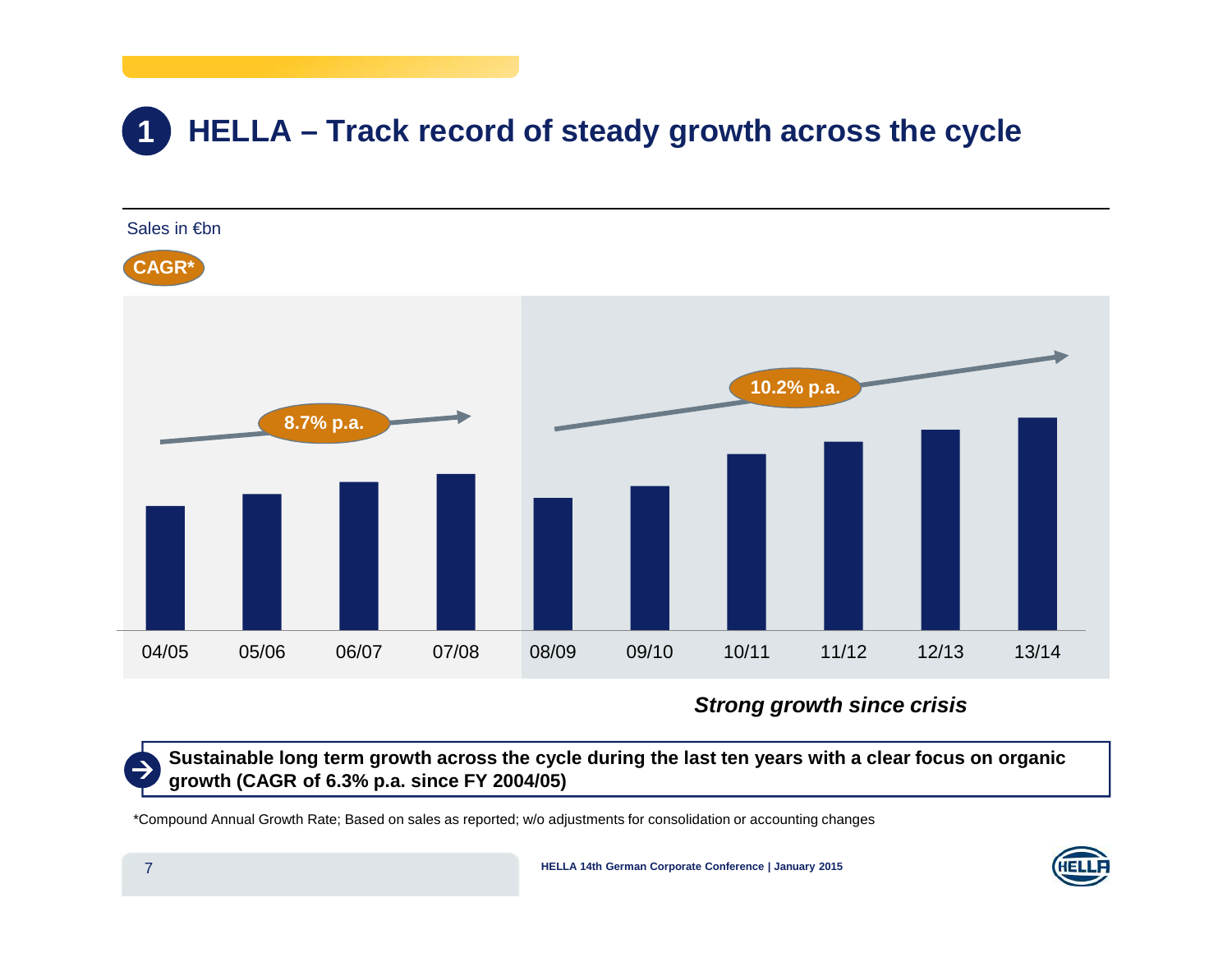#### **2HELLA – Strong positioning along global megatrends**

#### **Continued strong investments in R&D led to recent high-growth product innovations**



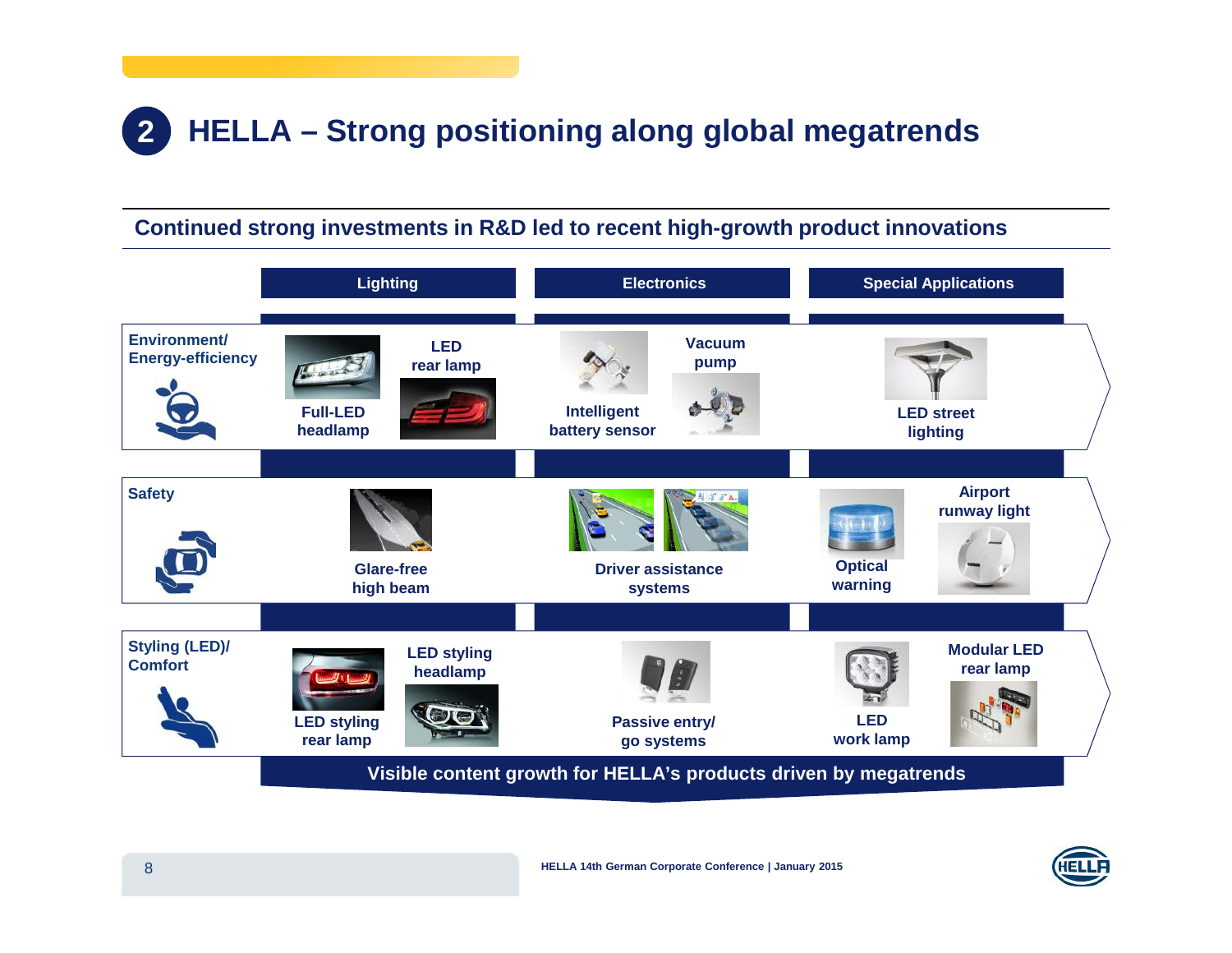#### **Leading market positions in Lighting (in particular LED) and selected electronics products 3**



\*Source: L.E.K. market analysis (May 2014); all figures relating to selected markets and product categories based on HELLA's product portfolio, as covered in L.E.K. report; Growth: CAGR 2013/14-2018/19 \*\*Including 100% of related JV sales

**HELLA 14th German Corporate Conference | January 2015**

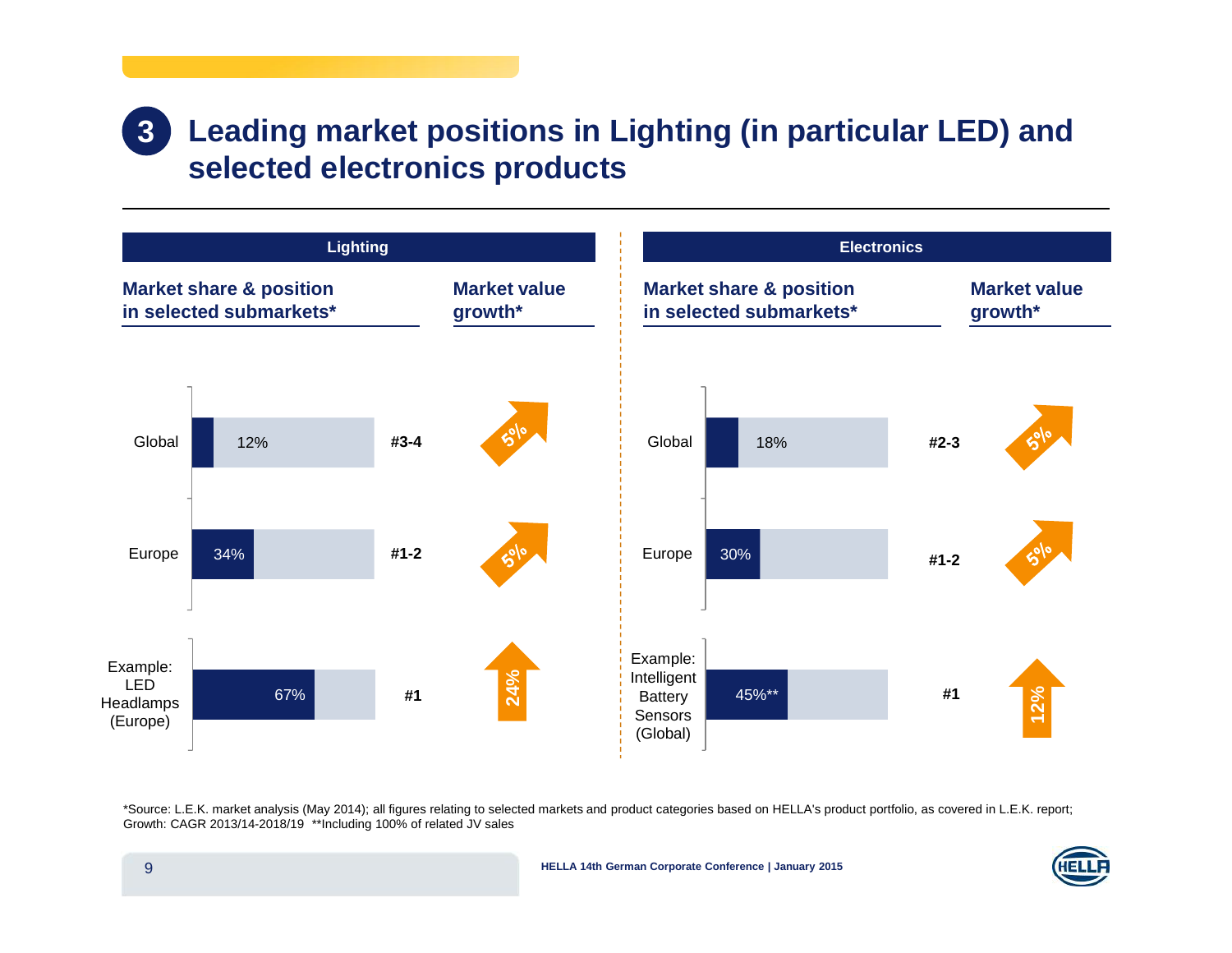#### **4Favorable customer mix and regional exposure**



\* Automotive sales excl. non-product sales, e.g. customer reimbursements \*\* Thereof ~40% with Europe-based production locations \*\*\* External sales volume, not including inter-segment sales

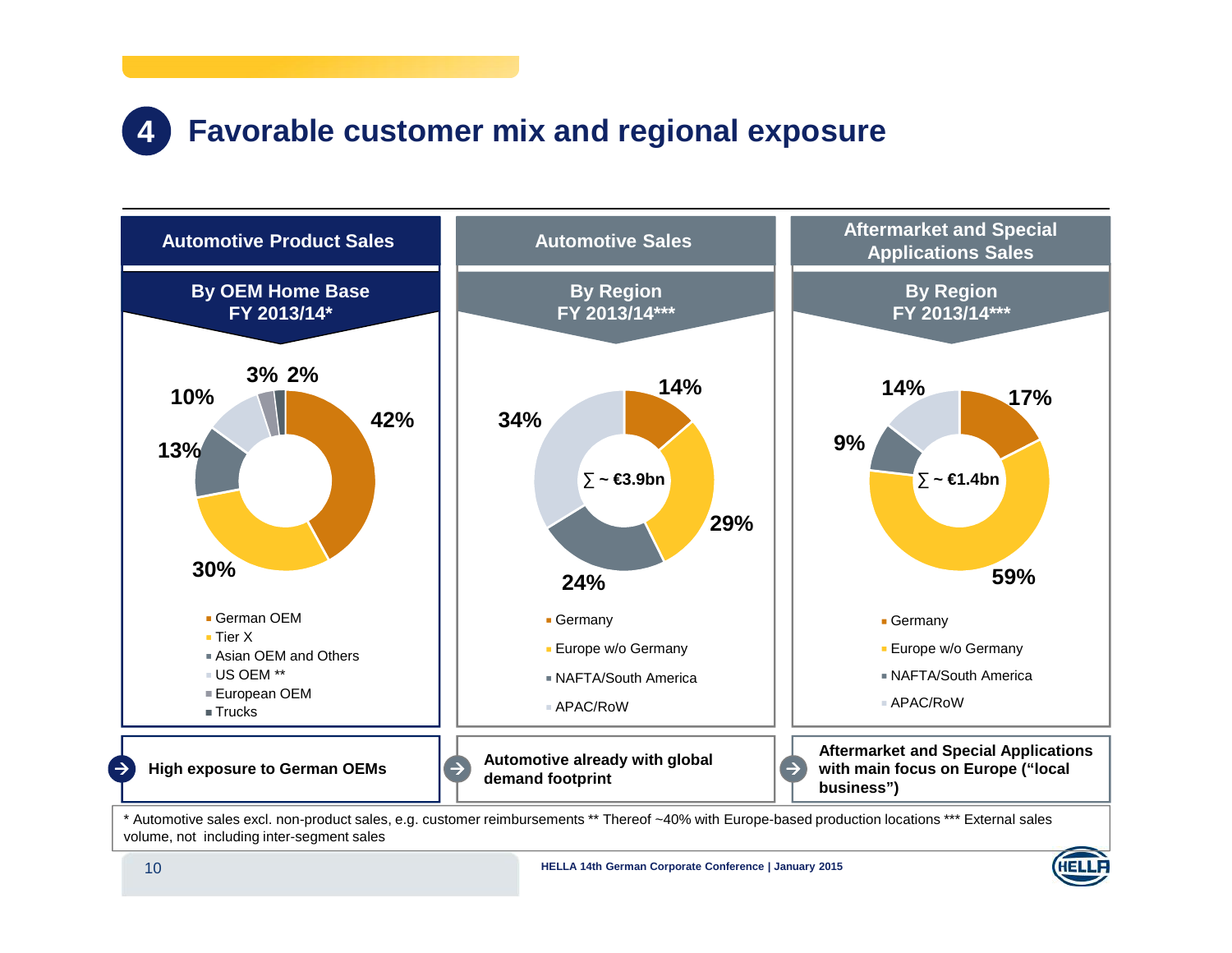# **HELLA's network approach provides additional lever to growth 5 and profitability development**

**Selected examples from the HELLA network**

#### **HELLAnetwork strategy**

- $\rightarrow$  HELLA counts on JVs and partnerships for **more than 15 years**
- **Key strategic rationale**
	- **Access to technology know-how** in order to strengthen product portfolio offer
	- **Access to new markets or customer groups** via partners' established network
	- **Economies of scale** in operations, e.g. purchasing and production



\*Based on non-audited, internal IFRS reporting as of May 31, 2014; all equity accounted investments added together (on <sup>a</sup> hypothetical 100% basis, irrespective of HELLA's percentage share)

**HELLA 14th German Corporate Conference | January 2015**

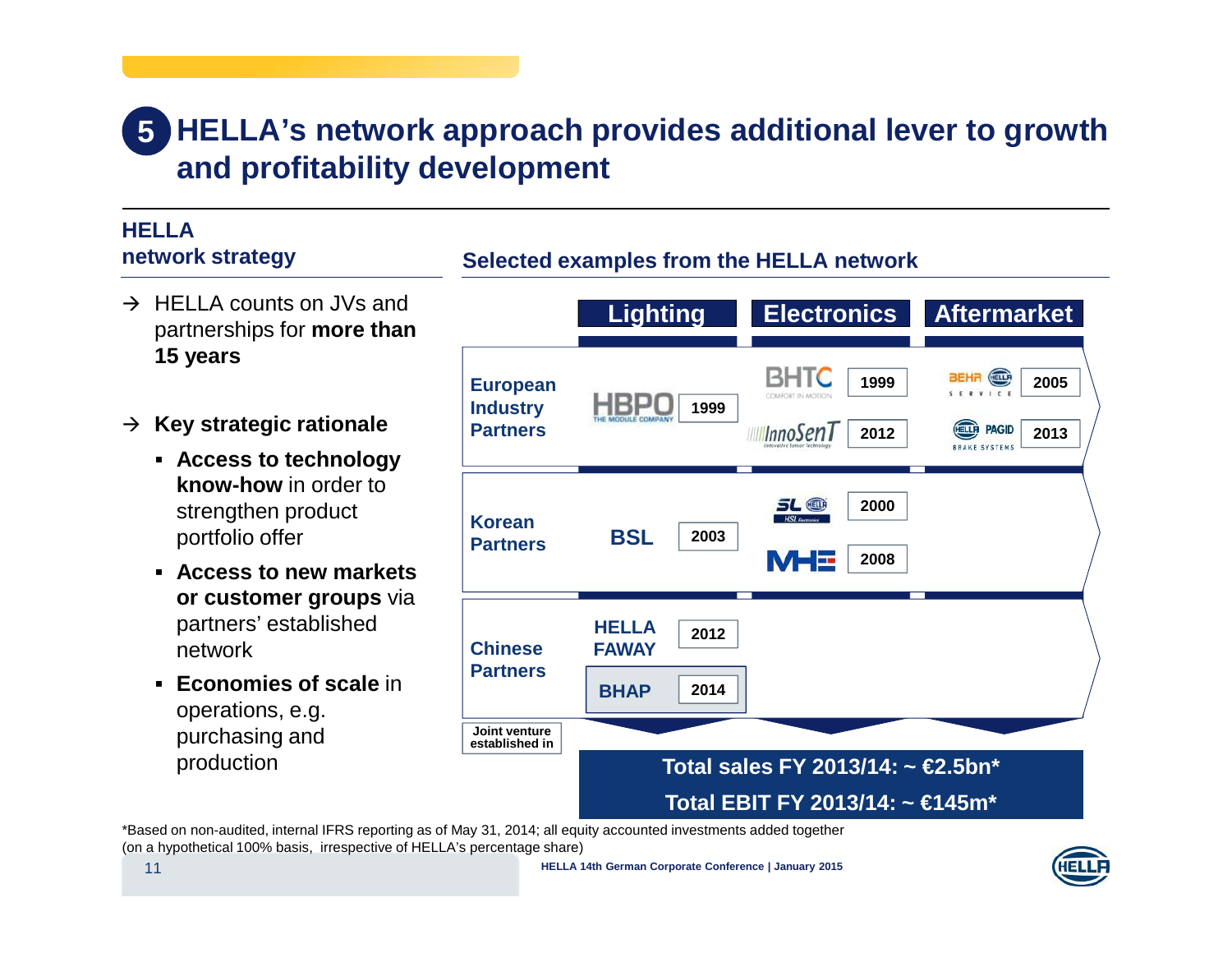#### **High resilience of business model through strong share of Aftermarket business6**



#### **High financial resilience of Aftermarket business with stable cash flow generation**

- Generally **anti-cyclical behavior of Aftermarket** business without dependence on car demand
- Relatively **low variance in growth rates**, both for sales and especially for profits
- **Stable Aftermarket business share** in HELLA's overall business

\*All figures as reported; w/o adjustments for consolidation or accounting changes; 03/04 – 06/07 based on HGB accounting, thereafter IFRS accounting \*\* incl. sale of Danish subsidiary Holger Christiansen A/S

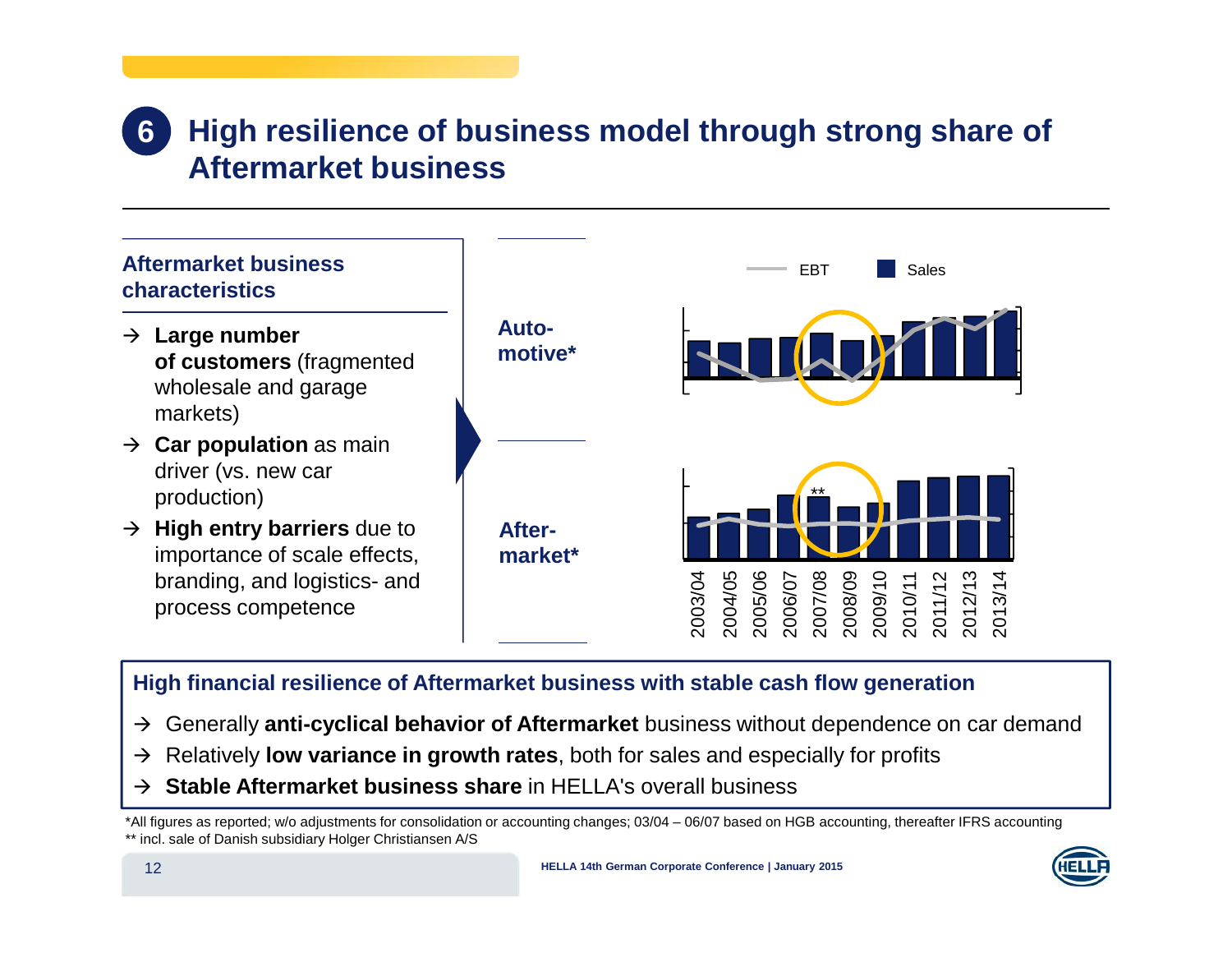# **Operational excellence: Example Gross Margin improvement**

#### **Gross Profit Margin\***

**7**



#### **Comments**

- **Continuous improvement** of **gross profit margin** by ~ 2.0%p in the last two years
- **Attractive product portfolio** in Automotive
- → Improvement driven by **focus on scale effects** based on new profitable product generations, and operational excellence:
	- •**Footprint optimization**
	- •**Cost-saving measures**
	- •**Supply chain optimization**
- **High-tech launches** in Lighting **tightening gross profit** temporarily

\* FY 12/13 adjusted to reflect new IFRS 11 and IAS 19, FY 11/12 adjusted to reflect new IFRS 11

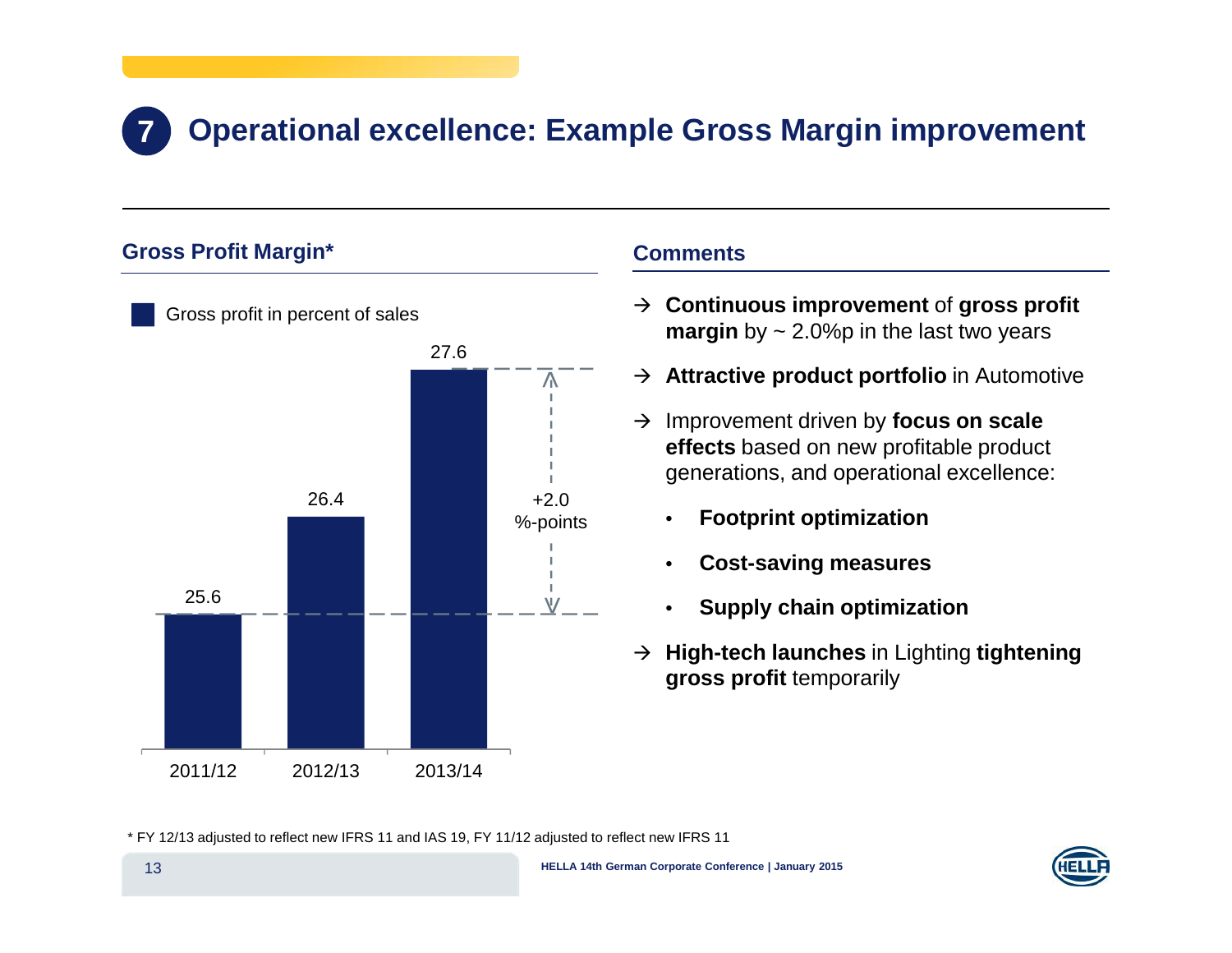#### **7 Globalization initiative supports technological leadership and optimized global footprint**

**Focus on global capabilities, innovation and structures through dedicated programs with investments to secure strong global positioning & technological leadership**



\* FY 12/13 adjusted to reflect new IFRS 11 and IAS 19, FY 11/12 adjusted to reflect new IFRS 11 Net CapEx defined as CapEx less pre-payments by customers for series production

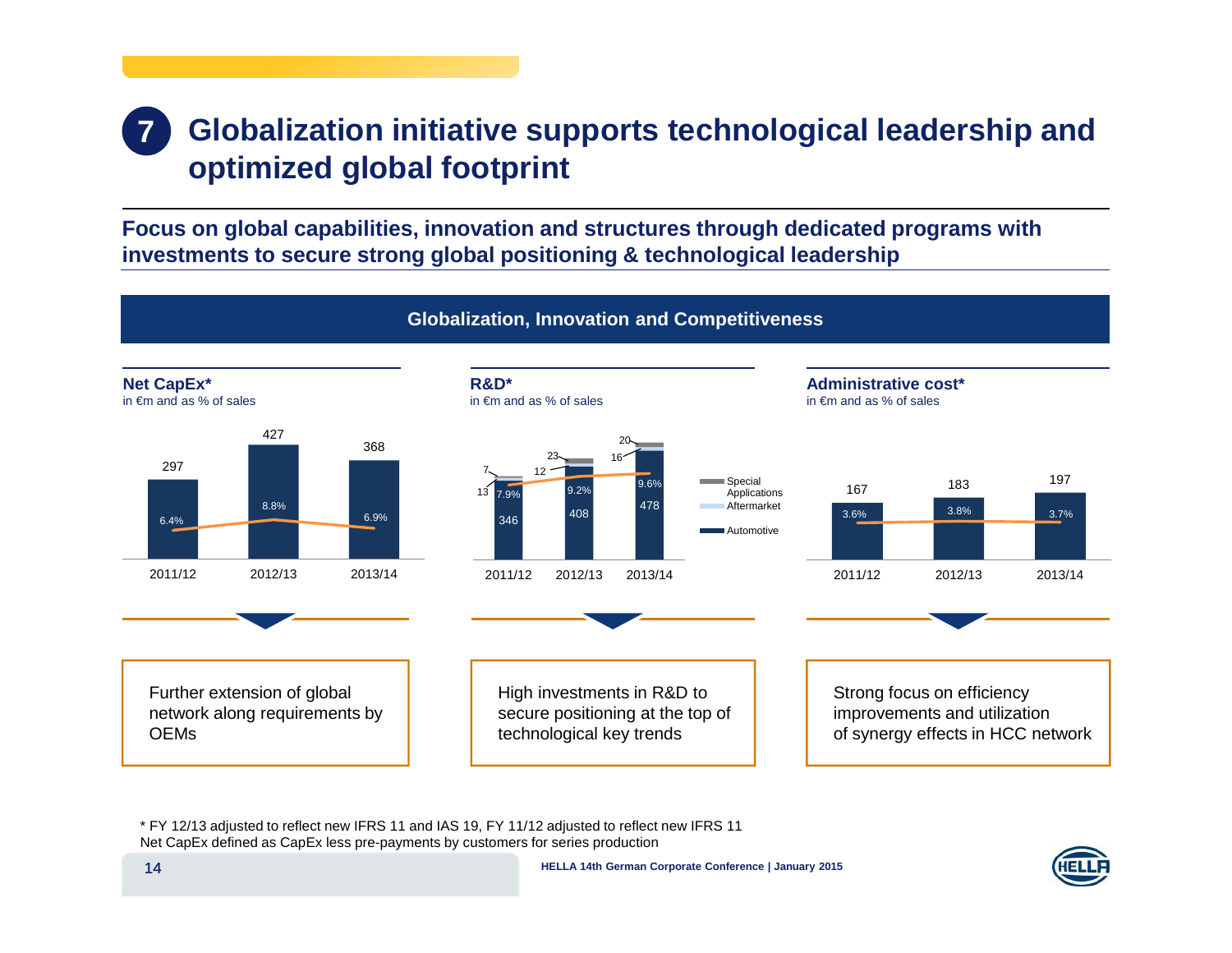# **Agenda**

- **1. Key Investment Highlights**
- **2. 1st Half Year 2014/15 Performance**

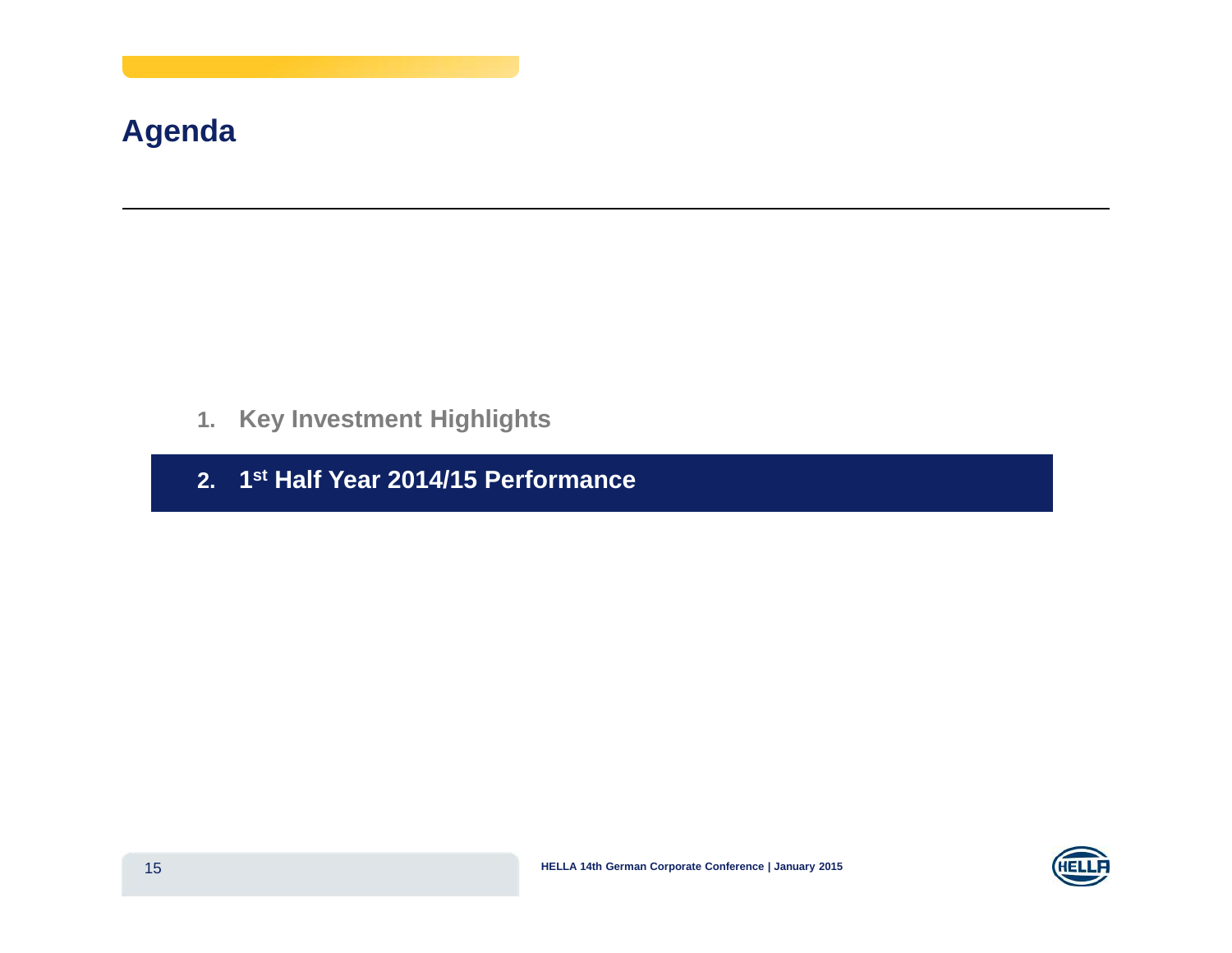## **Strongly improved EBIT compared to H1 of the previous year** Key Financials – H1 FY 2013/14 vs. H2 FY 2014/15



- • **Further sales growth (+6.1%)** compared to previous year
- **Increased gross profit** as result of **operational excellence** efforts as well as **scale** and **mix effects**
- **High R&D activities** based on globalization efforts and innovation strategy
- $\bullet$  $\bullet~$  In line with capital market standards **EBIT excludes the other financial result** (EBIT effect in H1 FY 2014/15 plus EUR 8 mill., H1 FY 2013/2014 plus EUR 6 mill.)
- **Adjusted EBIT margin** at **8.0%** after 7.1% in previous year

\* Adjusted for one-off effects related to the voluntary severance and partial retirement program of EUR 5.4 mill. (H1 FY 2014/15) and of EUR 16.5 mill. (H1 FY 2013/14)

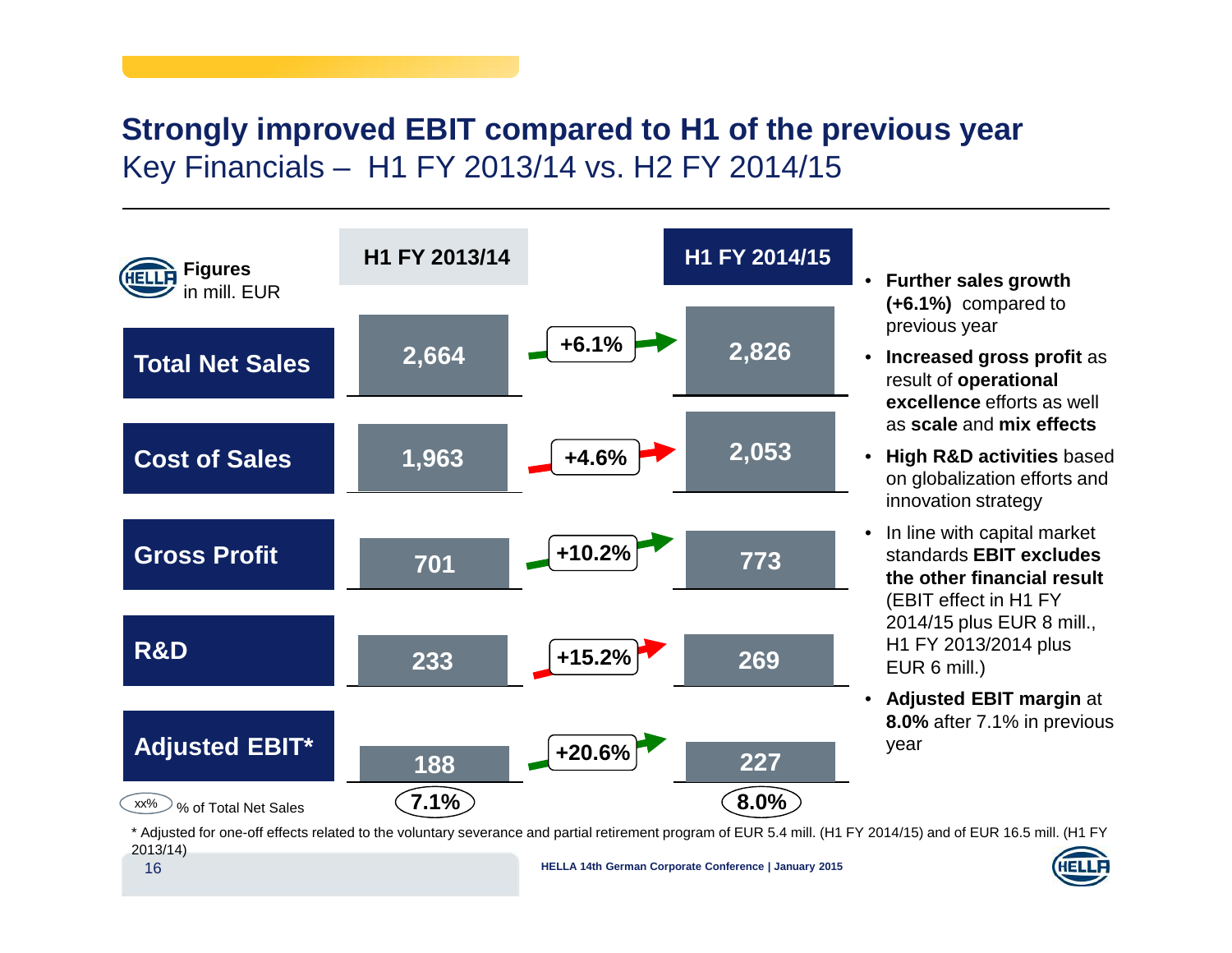### **Growth is mainly driven by Automotive segment** Segment results – H1 FY 2013/14 to H1 FY 2014/15

#### **Automotive\***



- **Strong demand for innovative** electronics and LED products geared to megatrends energy efficiency, safety, and styling
- **-** Strong position in premium customer segment
- Global presence in growth markets



- Market slow-down especially in the German independent Aftermarket
- Consolidation of customer base
- **Over proportional reduction of** profitability due to fix cost structure



- Reduced sales due to slump in the target group Agriculture (Ukraine crisis)
- Unfavorable product mix



<sup>\*</sup> Total sales including intersegment sales

<sup>\*\*</sup> Sales figures for Lighting & Electronics do not add up to Automotive sales due to sales between those two business divisions